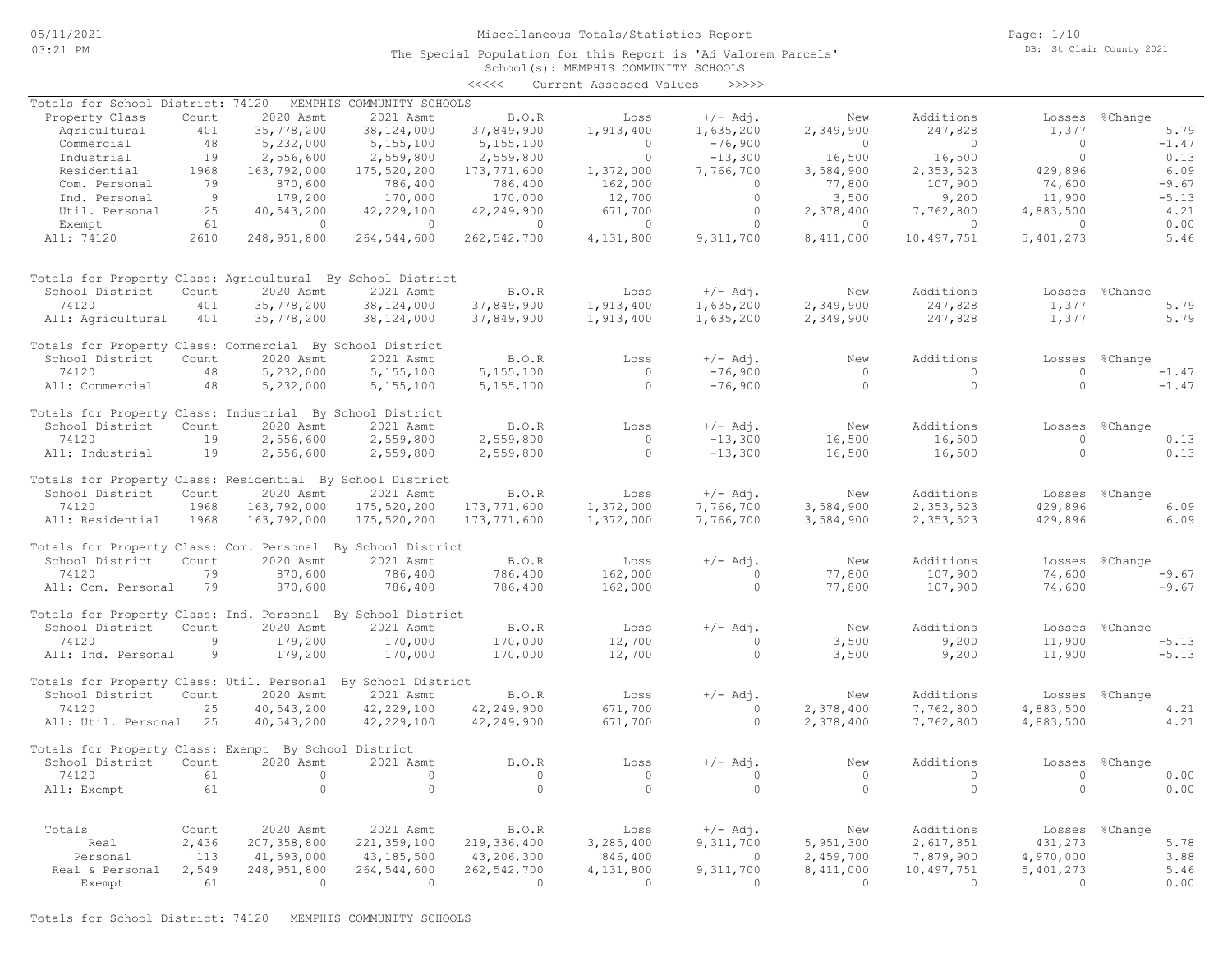#### School(s): MEMPHIS COMMUNITY SCHOOLS The Special Population for this Report is 'Ad Valorem Parcels'

| S.E.V., Taxable and Capped Values<br>くくくくく | >>>>> |  |  |  |
|--------------------------------------------|-------|--|--|--|
|--------------------------------------------|-------|--|--|--|

|                                                              |              |                |                           |                         |                           | ouppou rueuou             |                           |                             |                           |                           |
|--------------------------------------------------------------|--------------|----------------|---------------------------|-------------------------|---------------------------|---------------------------|---------------------------|-----------------------------|---------------------------|---------------------------|
| Property Class                                               | Count        | 2020 SEV       | Fin SEV                   | 2021 SEV                | 2020 Tax                  | Fin Tax                   | 2021 Tax                  | BOR Tax                     | 2021 Cap                  | 2021 MCAP                 |
| Agricultural                                                 | 401          | 35,778,200     | 35,707,700                | 37,849,900              | 21, 487, 894              | 21, 432, 361              | 22, 415, 545              | 22, 239, 034                | 22,266,068                | 22,089,557                |
| Commercial                                                   | 48           | 5,232,000      | 5,232,000                 | 5,155,100               | 3,367,438                 | 3,367,438                 | 3,529,405                 | 3,529,405                   | 3, 414, 557               | 3, 414, 557               |
| Industrial                                                   | 19           | 2,556,600      | 2,556,600                 | 2,559,800               | 2,011,566                 | 2,011,566                 | 2,037,698                 | 2,037,698                   | 2,056,219                 | 2,056,219                 |
| Residential                                                  | 1968         | 163,792,000    | 163, 336, 500             | 173,771,600             | 121, 363, 337             | 120,967,586               | 128,679,134               | 127,406,928                 | 126, 229, 154             | 124,988,948               |
| Com. Personal                                                | 79           | 870,600        | 870,600                   | 786,400                 | 870,600                   | 870,600                   | 786,400                   | 786,400                     | 786,400                   | 786,400                   |
| Ind. Personal                                                | 9            | 179,200        | 179,200                   | 170,000                 | 179,200                   | 179,200                   | 170,000                   | 170,000                     | 170,000                   | 170,000                   |
| Util. Personal                                               | 25           | 40,543,200     | 40,543,200                | 42,249,900              | 40,543,200                | 40,543,200                | 42,229,100                | 42,249,900                  | 42, 229, 100              | 42,249,900                |
| Exempt                                                       | 61           | $\overline{0}$ | $\circ$                   | $\circ$                 | $\circ$                   | $\circ$                   | $\circ$                   | $\circ$                     | $\circ$                   | $\circ$                   |
| All: 74120                                                   | 2610         | 248,951,800    | 248, 425, 800             | 262,542,700             | 189,823,235               | 189, 371, 951             | 199,847,282               | 198, 419, 365               | 197, 151, 498             | 195,755,581               |
| Totals for Property Class: Agricultural By School District   |              |                |                           |                         |                           |                           |                           |                             |                           |                           |
| School District                                              | Count        | 2020 SEV       | Fin SEV                   | 2021 SEV                | 2020 Tax                  | Fin Tax                   | 2021 Tax                  | BOR Tax                     | 2021 Cap                  | 2021 MCAP                 |
| 74120                                                        | 401          | 35,778,200     | 35,707,700                | 37,849,900              | 21, 487, 894              | 21, 432, 361              | 22, 415, 545              | 22, 239, 034                | 22,266,068                | 22,089,557                |
| All: Agricultural                                            | 401          | 35,778,200     | 35,707,700                | 37,849,900              | 21, 487, 894              | 21, 432, 361              | 22, 415, 545              | 22, 239, 034                | 22,266,068                | 22,089,557                |
| Totals for Property Class: Commercial By School District     |              |                |                           |                         |                           |                           |                           |                             |                           |                           |
| School District                                              | Count        | 2020 SEV       | Fin SEV                   | 2021 SEV                | 2020 Tax                  | Fin Tax                   | 2021 Tax                  | BOR Tax                     | 2021 Cap                  | 2021 MCAP                 |
| 74120                                                        | 48           | 5,232,000      | 5,232,000                 | 5, 155, 100             | 3,367,438                 | 3,367,438                 | 3,529,405                 | 3,529,405                   | 3, 414, 557               | 3, 414, 557               |
| All: Commercial                                              | 48           | 5,232,000      | 5,232,000                 | 5, 155, 100             | 3,367,438                 | 3,367,438                 | 3,529,405                 | 3,529,405                   | 3, 414, 557               | 3, 414, 557               |
| Totals for Property Class: Industrial By School District     |              |                |                           |                         |                           |                           |                           |                             |                           |                           |
| School District                                              | Count        | 2020 SEV       | Fin SEV                   | 2021 SEV                | 2020 Tax                  | Fin Tax                   | 2021 Tax                  | BOR Tax                     | 2021 Cap                  | 2021 MCAP                 |
| 74120                                                        | 19           | 2,556,600      | 2,556,600                 | 2,559,800               | 2,011,566                 | 2,011,566                 | 2,037,698                 | 2,037,698                   | 2,056,219                 | 2,056,219                 |
| All: Industrial                                              | 19           | 2,556,600      | 2,556,600                 | 2,559,800               | 2,011,566                 | 2,011,566                 | 2,037,698                 | 2,037,698                   | 2,056,219                 | 2,056,219                 |
| Totals for Property Class: Residential By School District    |              |                |                           |                         |                           |                           |                           |                             |                           |                           |
| School District                                              | Count        | 2020 SEV       | Fin SEV                   | 2021 SEV                | 2020 Tax                  | Fin Tax                   | 2021 Tax                  | BOR Tax                     | 2021 Cap                  | 2021 MCAP                 |
| 74120                                                        | 1968         | 163,792,000    | 163, 336, 500             | 173,771,600             | 121, 363, 337             | 120,967,586               | 128,679,134               | 127,406,928                 | 126, 229, 154             | 124,988,948               |
| All: Residential                                             | 1968         | 163,792,000    | 163,336,500               | 173,771,600             | 121, 363, 337             | 120,967,586               | 128,679,134               | 127,406,928                 | 126, 229, 154             | 124,988,948               |
| Totals for Property Class: Com. Personal By School District  |              |                |                           |                         |                           |                           |                           |                             |                           |                           |
| School District                                              | Count        | 2020 SEV       | Fin SEV                   | 2021 SEV                | 2020 Tax                  | Fin Tax                   | 2021 Tax                  | BOR Tax                     | 2021 Cap                  | 2021 MCAP                 |
| 74120                                                        | 79           | 870,600        | 870,600                   | 786,400                 | 870,600                   | 870,600                   | 786,400                   | 786,400                     | 786,400                   | 786,400                   |
| All: Com. Personal                                           | 79           | 870,600        | 870,600                   | 786,400                 | 870,600                   | 870,600                   | 786,400                   | 786,400                     | 786,400                   | 786,400                   |
| Totals for Property Class: Ind. Personal By School District  |              |                |                           |                         |                           |                           |                           |                             |                           |                           |
| School District                                              | Count        | 2020 SEV       | Fin SEV                   | 2021 SEV                | 2020 Tax                  | Fin Tax                   | 2021 Tax                  | BOR Tax                     | 2021 Cap                  | 2021 MCAP                 |
| 74120                                                        | 9            | 179,200        | 179,200                   | 170,000                 | 179,200                   | 179,200                   | 170,000                   | 170,000                     | 170,000                   | 170,000                   |
| All: Ind. Personal                                           | 9            | 179,200        | 179,200                   | 170,000                 | 179,200                   | 179,200                   | 170,000                   | 170,000                     | 170,000                   | 170,000                   |
| Totals for Property Class: Util. Personal By School District |              |                |                           |                         |                           |                           |                           |                             |                           |                           |
| School District                                              | Count        | 2020 SEV       | Fin SEV                   | 2021 SEV                | 2020 Tax                  | Fin Tax                   | 2021 Tax                  | BOR Tax                     | 2021 Cap                  | 2021 MCAP                 |
| 74120                                                        | 25           | 40,543,200     | 40,543,200                | 42,249,900              | 40,543,200                | 40,543,200                | 42,229,100                | 42,249,900                  | 42,229,100                | 42,249,900                |
| All: Util. Personal                                          | 25           | 40,543,200     | 40,543,200                | 42,249,900              | 40,543,200                | 40,543,200                | 42,229,100                | 42,249,900                  | 42, 229, 100              | 42,249,900                |
| Totals for Property Class: Exempt By School District         |              |                |                           |                         |                           |                           |                           |                             |                           |                           |
| School District                                              | Count        | 2020 SEV       | Fin SEV                   | 2021 SEV                | 2020 Tax                  | Fin Tax                   | 2021 Tax                  | BOR Tax                     | 2021 Cap                  | 2021 MCAP                 |
| 74120                                                        | 61           | $\circ$        | $\circ$                   | $\circ$                 | $\circ$                   | $\circ$                   | $\circ$                   | $\circ$                     | $\circ$                   | $\circ$                   |
| All: Exempt                                                  | 61           | $\circ$        | $\circ$                   | $\circ$                 | $\circ$                   | $\circ$                   | $\circ$                   | $\circ$                     | $\circ$                   | $\circ$                   |
|                                                              |              | 2020 SEV       |                           |                         |                           |                           |                           |                             |                           |                           |
| Totals                                                       | Count        | 207, 358, 800  | Fin SEV                   | 2021 SEV<br>219,336,400 | 2020 Tax                  | Fin Tax                   | 2021 Tax                  | BOR Tax                     | 2021 Cap                  | 2021 MCAP                 |
| Real<br>Personal                                             | 2,436<br>113 | 41,593,000     | 206,832,800<br>41,593,000 | 43,206,300              | 148,230,235<br>41,593,000 | 147,778,951<br>41,593,000 | 156,661,782<br>43,185,500 | 155, 213, 065<br>43,206,300 | 153,965,998<br>43,185,500 | 152,549,281<br>43,206,300 |
| Real & Personal                                              | 2,549        | 248,951,800    | 248, 425, 800             | 262, 542, 700           | 189,823,235               | 189, 371, 951             | 199,847,282               | 198, 419, 365               | 197, 151, 498             | 195,755,581               |
| Exempt                                                       | 61           | $\bigcirc$     | $\bigcirc$                | $\Omega$                | $\Omega$                  | $\bigcirc$                | $\Omega$                  | $\overline{0}$              | $\Omega$                  | $\Omega$                  |
|                                                              |              |                |                           |                         |                           |                           |                           |                             |                           |                           |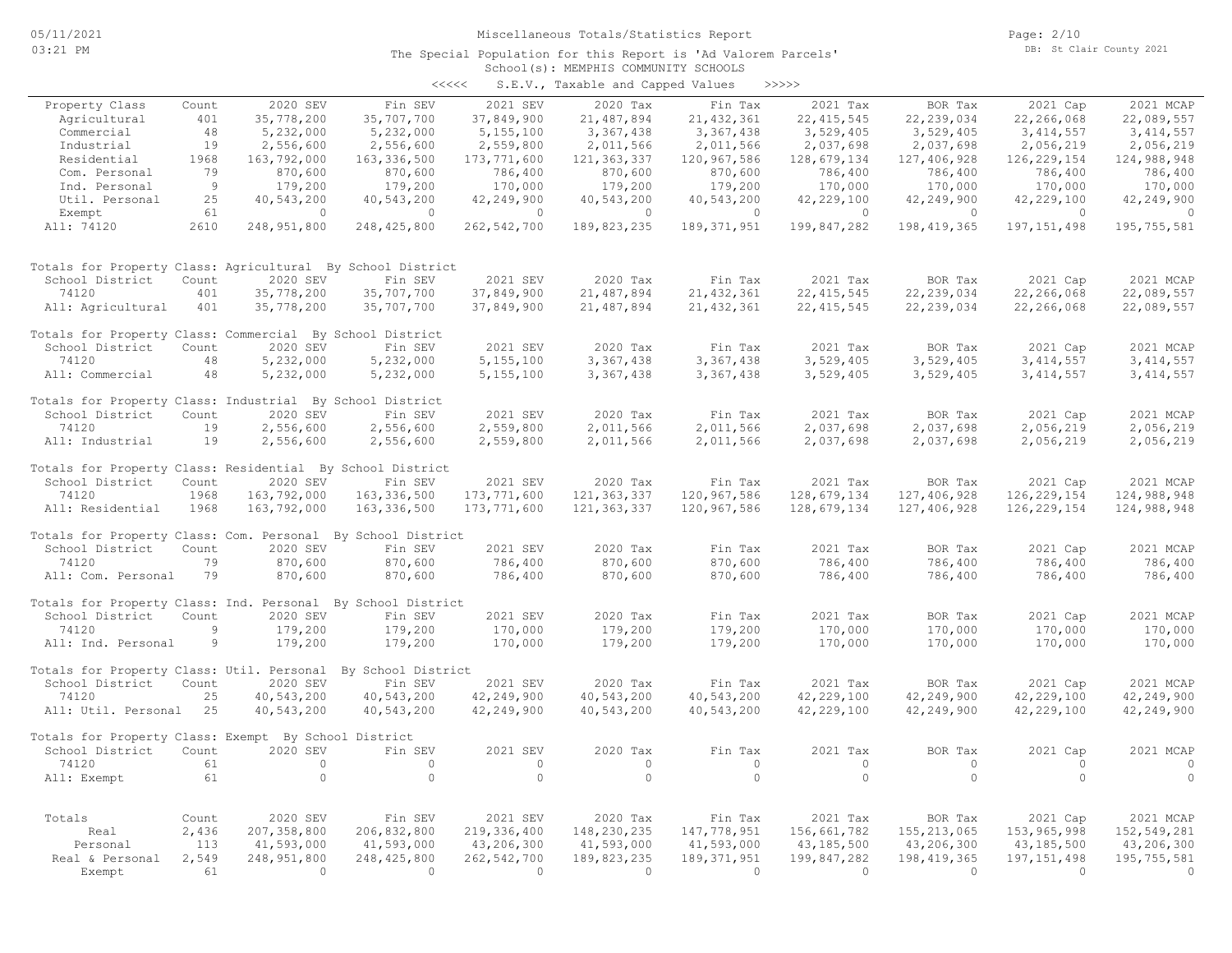# Miscellaneous Totals/Statistics Report

The Special Population for this Report is 'Ad Valorem Parcels'

Page: 3/10 DB: St Clair County 2021

## School(s): MEMPHIS COMMUNITY SCHOOLS <<<<< PRE/MBT Percentage Times S.E.V. >>>>>

| Totals for School District: 74120                                             |                |                | MEMPHIS COMMUNITY SCHOOLS |                |                          |                |                          |                |                          |
|-------------------------------------------------------------------------------|----------------|----------------|---------------------------|----------------|--------------------------|----------------|--------------------------|----------------|--------------------------|
| Property Class                                                                | Count          | 2020 ORIG      | 2020 ORIG                 | Final PRE      | Final                    | W/O Winter     | W/O Winter               | 2021 ORIG      | 2021 ORIG                |
|                                                                               |                | PRE            | Non-PRE                   |                | Non-PRE                  | PRE            | Non-PRE                  | PRE            | Non-PRE                  |
| Agricultural                                                                  | 391            | 34, 153, 234   | 1,624,966                 | 34, 147, 934   | 1,559,766                | 34, 147, 934   | 1,559,766                | 36, 323, 331   | 1,526,569                |
| Commercial                                                                    | $5^{\circ}$    | 316,380        | 4,915,620                 | 329,780        | 4,902,220                | 329,780        | 4,902,220                | 304,380        | 4,850,720                |
| Industrial                                                                    | $\overline{0}$ | $\overline{0}$ | 2,556,600                 | $\overline{0}$ | 2,556,600                | $\overline{0}$ | 2,556,600                | $\overline{0}$ | 2,559,800                |
| Residential                                                                   | 1665           | 150,755,974    | 13,036,026                | 151, 341, 874  | 11,994,626               | 150,631,674    | 12,704,826               | 159, 155, 244  | 14,616,356               |
| Com. Personal                                                                 | 79             | 870,600        | $\overline{0}$            | 870,600        | $\overline{0}$           | 870,600        | $\overline{0}$           | 786,400        | 0                        |
| Ind. Personal                                                                 | $\overline{9}$ | 179,200        | $\circ$                   | 179,200        | $\overline{0}$           | 179,200        | $\overline{0}$           | 170,000        | $\Omega$                 |
| Util. Personal                                                                | $\overline{0}$ | $\circ$        | 40,543,200                | $\overline{0}$ | 40,543,200               | $\overline{0}$ | 40,543,200               | $\overline{0}$ | 42,249,900               |
| Exempt                                                                        | 13             | $\circ$        | $\overline{0}$            | $\circ$        | $\overline{0}$           | $\overline{0}$ | $\overline{0}$           | $\Omega$       | $\Omega$                 |
| All: 74120                                                                    | 2,162          | 186,275,388    | 62,676,412                | 186,869,388    | 61,556,412               | 186, 159, 188  | 62,266,612               | 196,739,355    | 65,803,345               |
|                                                                               |                |                |                           |                |                          |                |                          |                |                          |
| Totals for Property Class: Agricultural By School District<br>School District | Count          | 2020 ORIG      | 2020 ORIG                 | Final PRE      | Final                    | W/O Winter     | W/O Winter               | 2021 ORIG      | 2021 ORIG                |
|                                                                               |                | PRE            |                           |                | Non-PRE                  | PRE            |                          | PRE            |                          |
|                                                                               |                |                | Non-PRE                   |                |                          |                | Non-PRE<br>1,559,766     |                | Non-PRE                  |
| 74120                                                                         | 391            | 34, 153, 234   | 1,624,966                 | 34, 147, 934   | 1,559,766                | 34, 147, 934   |                          | 36, 323, 331   | 1,526,569                |
| All: Agricultural                                                             | 391            | 34, 153, 234   | 1,624,966                 | 34,147,934     | 1,559,766                | 34, 147, 934   | 1,559,766                | 36, 323, 331   | 1,526,569                |
| Totals for Property Class: Commercial By School District                      |                |                |                           |                |                          |                |                          |                |                          |
| School District                                                               | Count          | 2020 ORIG      | 2020 ORIG                 | Final PRE      | Final                    | W/O Winter     | W/O Winter               | 2021 ORIG      | 2021 ORIG                |
|                                                                               |                | PRE            | Non-PRE                   |                | Non-PRE                  | PRE            | Non-PRE                  | PRE            | Non-PRE                  |
| 74120                                                                         | 5              | 316,380        | 4,915,620                 | 329,780        | 4,902,220                | 329,780        | 4,902,220                | 304,380        | 4,850,720                |
| All: Commercial                                                               | $5^{\circ}$    | 316,380        | 4,915,620                 | 329,780        | 4,902,220                | 329,780        | 4,902,220                | 304,380        | 4,850,720                |
| Totals for Property Class: Industrial By School District                      |                |                |                           |                |                          |                |                          |                |                          |
| School District                                                               | Count          | 2020 ORIG      | 2020 ORIG                 | Final PRE      | Final                    | W/O Winter     | W/O Winter               | 2021 ORIG      | 2021 ORIG                |
|                                                                               |                | PRE            | Non-PRE                   |                | Non-PRE                  | PRE            | Non-PRE                  | PRE            | Non-PRE                  |
| 74120                                                                         | $\Omega$       | $\overline{0}$ | 2,556,600                 | $\circ$        | 2,556,600                | $\bigcirc$     | 2,556,600                | $\bigcirc$     | 2,559,800                |
| All: Industrial                                                               | $\circ$        | $\circ$        | 2,556,600                 | $\sim$ 0       | 2,556,600                | $\overline{0}$ | 2,556,600                | $\bigcirc$     | 2,559,800                |
| Totals for Property Class: Residential By School District                     |                |                |                           |                |                          |                |                          |                |                          |
| School District                                                               | Count          | 2020 ORIG      | 2020 ORIG                 | Final PRE      | Final                    | W/O Winter     | W/O Winter               | 2021 ORIG      | 2021 ORIG                |
|                                                                               |                | PRE            | Non-PRE                   |                | Non-PRE                  | <b>PRE</b>     | Non-PRE                  | PRE            | Non-PRE                  |
| 74120                                                                         | 1665           | 150,755,974    | 13,036,026                | 151, 341, 874  | 11,994,626               | 150,631,674    | 12,704,826               | 159, 155, 244  | 14,616,356               |
| All: Residential                                                              | 1665           | 150,755,974    | 13,036,026                | 151, 341, 874  | 11,994,626               | 150,631,674    | 12,704,826               | 159, 155, 244  | 14,616,356               |
|                                                                               |                |                |                           |                |                          |                |                          |                |                          |
| Totals for Property Class: Com. Personal By School District                   |                |                |                           |                |                          |                |                          |                |                          |
| School District                                                               | Count          | 2020 ORIG      | 2020 ORIG                 | Final PRE      | Final                    | W/O Winter     | W/O Winter               | 2021 ORIG      | 2021 ORIG                |
|                                                                               |                | PRE            | Non-PRE                   |                | Non-PRE                  | PRE            | Non-PRE                  | PRE            | Non-PRE                  |
| 74120                                                                         | 79             | 870,600        | $\circ$                   | 870,600        | $\sim$ 0                 | 870,600        | $\circ$                  | 786,400        | $\sim$ 0                 |
| All: Com. Personal                                                            | 79             | 870,600        | $\circ$                   | 870,600        | $\overline{0}$           | 870,600        | $\circ$                  | 786,400        | $\circ$                  |
| Totals for Property Class: Ind. Personal By School District                   |                |                |                           |                |                          |                |                          |                |                          |
| School District                                                               | Count          | 2020 ORIG      | 2020 ORIG                 | Final PRE      | Final                    | W/O Winter     | W/O Winter               | 2021 ORIG      | 2021 ORIG                |
|                                                                               |                | PRE            | Non-PRE                   |                | Non-PRE                  | PRE            | Non-PRE                  | PRE            | Non-PRE                  |
| 74120                                                                         | 9              | 179,200        | $\circ$                   | 179,200        | $\overline{0}$           | 179,200        | $\circ$                  | 170,000        | $\circ$                  |
| All: Ind. Personal                                                            | 9              | 179,200        | $\circ$                   | 179,200        | $\circ$                  | 179,200        | $\circ$                  | 170,000        | $\Omega$                 |
| Totals for Property Class: Util. Personal By School District                  |                |                |                           |                |                          |                |                          |                |                          |
| School District Count 2020 ORIG 2020 ORIG Final PRE                           |                |                |                           |                | Final                    | W/O Winter     | W/O Winter               | 2021 ORIG      | 2021 ORIG                |
|                                                                               |                | PRE            | Non-PRE                   |                | Non-PRE                  | PRE            | Non-PRE                  | PRE            | Non-PRE                  |
| 74120                                                                         | $\circ$        | $\circ$        | 40,543,200                | $\circ$        |                          | $\circ$        |                          | $\overline{0}$ |                          |
| All: Util. Personal                                                           | $\circ$        | $\circ$        | 40,543,200                | $\circ$        | 40,543,200<br>40,543,200 | $\circ$        | 40,543,200<br>40,543,200 | $\circ$        | 42,249,900<br>42,249,900 |
|                                                                               |                |                |                           |                |                          |                |                          |                |                          |
| Totals for Property Class: Exempt By School District                          |                |                |                           |                |                          |                |                          |                |                          |
| School District                                                               | Count          | 2020 ORIG      | 2020 ORIG                 | Final PRE      | Final                    | W/O Winter     | W/O Winter               | 2021 ORIG      | 2021 ORIG                |
|                                                                               |                | PRE            | Non-PRE                   |                | Non-PRE                  | PRE            | Non-PRE                  | PRE            | Non-PRE                  |
| 74120                                                                         | 13             | $\circ$        | 0                         | $\circ$        | 0                        | $\circ$        | 0                        | $\circ$        | 0                        |
| All: Exempt                                                                   | 13             | $\circ$        | $\circ$                   | $\circ$        | $\circ$                  | $\circ$        | $\circ$                  | $\circ$        | $\circ$                  |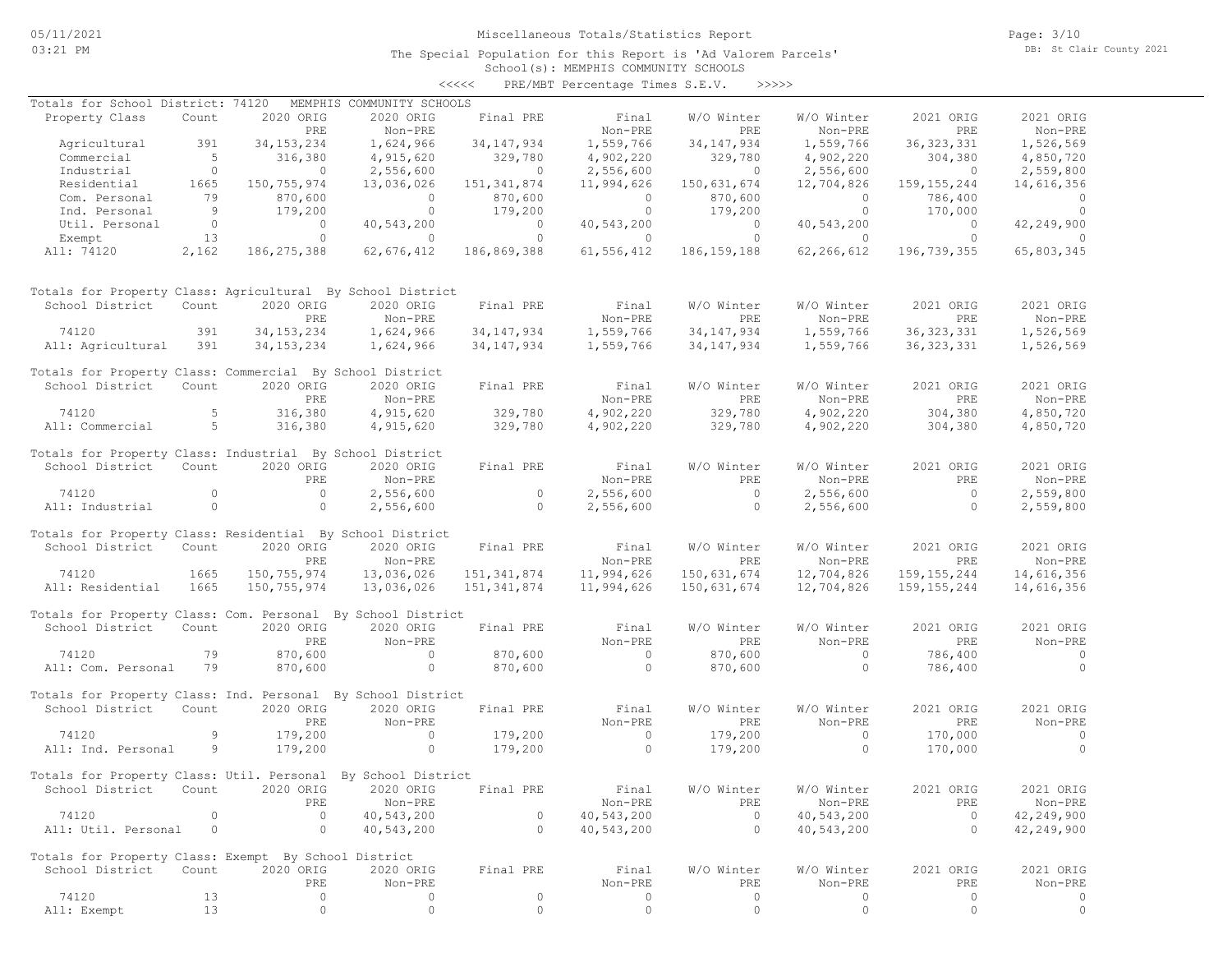05/11/2021 03:21 PM

Miscellaneous Totals/Statistics Report

The Special Population for this Report is 'Ad Valorem Parcels'

Page: 4/10 DB: St Clair County 2021

School(s): MEMPHIS COMMUNITY SCHOOLS

<<<<< PRE/MBT Percentage Times S.E.V. >>>>>

| Totals          | Count | 2020 ORIG<br>PRE | 2020 ORIG<br>Non-PRE | Final PRE   | Final<br>Non-PRE | W/O Winter<br>PRE | W/O Winter<br>Non-PRE | 2021 ORIG<br>PRE | 2021 ORIG<br>Non-PRE |
|-----------------|-------|------------------|----------------------|-------------|------------------|-------------------|-----------------------|------------------|----------------------|
| Real            | 2,061 | 185,225,588      | 22, 133, 212         | 185,819,588 | 21,013,212       | 185,109,388       | 21,723,412            | 195,782,955      | 23,553,445           |
| Personal        | 88    | 049,800 ـ        | 40,543,200           | 049,800 ن   | 40,543,200       | 1,049,800         | 40,543,200            | 956,400          | 42,249,900           |
| Real & Personal | 2,149 | 186,275,388      | 62,676,412           | 186,869,388 | 61,556,412       | 186, 159, 188     | 62,266,612            | 196,739,355      | 65,803,345           |
| Exempt          |       |                  |                      |             |                  |                   |                       |                  |                      |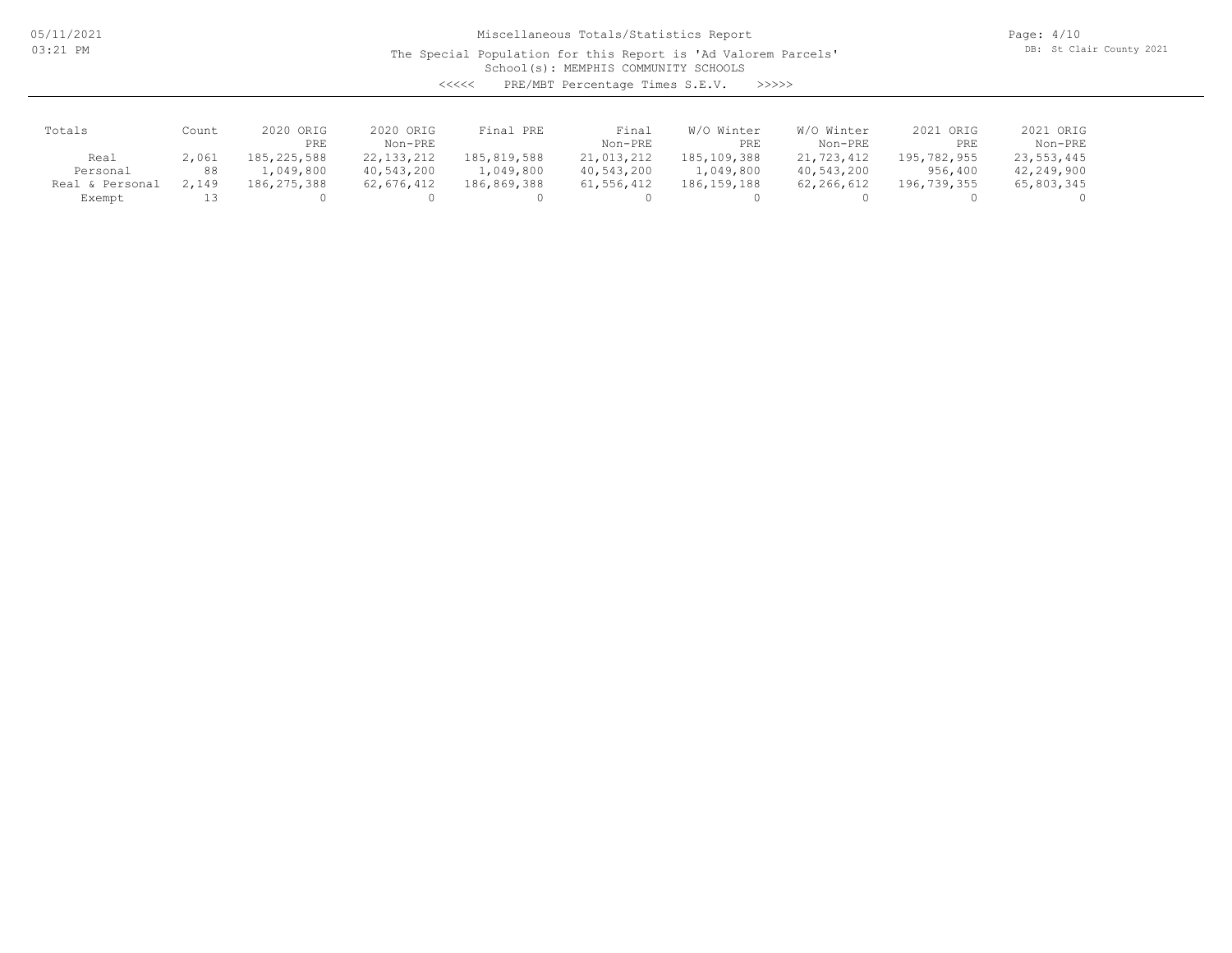# Miscellaneous Totals/Statistics Report

School(s): MEMPHIS COMMUNITY SCHOOLS The Special Population for this Report is 'Ad Valorem Parcels' Page: 5/10 DB: St Clair County 2021

<<<<< PRE/MBT Percentage Times Taxable >>>>>

| Totals for School District: 74120                            |                |                | MEMPHIS COMMUNITY SCHOOLS |                                                               |                |                |                           |                |                          |
|--------------------------------------------------------------|----------------|----------------|---------------------------|---------------------------------------------------------------|----------------|----------------|---------------------------|----------------|--------------------------|
| Property Class                                               | Count          | 2020 ORIG      | 2020 ORIG                 | Final PRE                                                     | Final          | W/O Winter     | W/O Winter                | 2021 ORIG      | 2021 ORIG                |
|                                                              |                | PRE            | Non-PRE                   |                                                               | Non-PRE        | PRE            | Non-PRE                   | PRE            | Non-PRE                  |
| Agricultural                                                 | 391            | 20,448,112     | 1,039,782                 | 20,449,677                                                    | 982,684        | 20,449,677     | 982,684                   | 21, 331, 112   | 907,922                  |
|                                                              | $5^{\circ}$    | 206,300        |                           | 219,700                                                       |                | 219,700        |                           | 222,709        |                          |
| Commercial                                                   |                |                | 3, 161, 138               |                                                               | 3, 147, 738    |                | 3, 147, 738               |                | 3,306,696                |
| Industrial                                                   | $\overline{0}$ | $\overline{0}$ | 2,011,566                 | $\circ$                                                       | 2,011,566      | $\overline{0}$ | 2,011,566                 | $\overline{0}$ | 2,037,698                |
| Residential                                                  | 1665           | 111,270,726    | 10,092,611                | 111,723,878                                                   | 9,243,708      | 111, 122, 233  | 9,845,353                 | 116,060,786    | 11,346,142               |
| Com. Personal                                                | 79             | 870,600        | $\overline{0}$            | 870,600                                                       | $\overline{0}$ | 870,600        | $\overline{0}$            | 786,400        | $\overline{\phantom{0}}$ |
| Ind. Personal                                                | 9              | 179,200        | $\overline{0}$            | 179,200                                                       | $\overline{0}$ | 179,200        | $\overline{0}$            | 170,000        | $\overline{0}$           |
| Util. Personal                                               | $\overline{0}$ | $\overline{0}$ | 40,543,200                | $\overline{0}$                                                | 40,543,200     | $\overline{0}$ | 40,543,200                | $\overline{0}$ | 42,249,900               |
| Exempt                                                       | 13             | $\circ$        | $\overline{0}$            | $\overline{0}$                                                | $\overline{0}$ | $\overline{0}$ | $\overline{0}$            | $\overline{0}$ | $\overline{0}$           |
| All: 74120                                                   | 2162           | 132,974,938    | 56,848,297                | 133,443,055                                                   | 55,928,896     | 132,841,410    | 56,530,541                | 138,571,007    | 59,848,358               |
| Totals for Property Class: Agricultural By School District   |                |                |                           |                                                               |                |                |                           |                |                          |
| School District                                              | Count          | 2020 ORIG      | 2020 ORIG                 | Final PRE                                                     | Final          | W/O Winter     | W/O Winter                | 2021 ORIG      | 2021 ORIG                |
|                                                              |                | PRE            | Non-PRE                   |                                                               | Non-PRE        | PRE            | Non-PRE                   | PRE            | Non-PRE                  |
| 74120                                                        | 391            | 20, 448, 112   | 1,039,782                 | 20,449,677                                                    | 982,684        | 20,449,677     | 982,684                   | 21, 331, 112   | 907,922                  |
| All: Agricultural                                            | 391            | 20,448,112     | 1,039,782                 | 20,449,677                                                    | 982,684        | 20,449,677     | 982,684                   | 21, 331, 112   | 907,922                  |
| Totals for Property Class: Commercial By School District     |                |                |                           |                                                               |                |                |                           |                |                          |
| School District                                              | Count          | 2020 ORIG      | 2020 ORIG                 | Final PRE                                                     | Final          | W/O Winter     | W/O Winter                | 2021 ORIG      | 2021 ORIG                |
|                                                              |                | PRE            | Non-PRE                   |                                                               | Non-PRE        | PRE            | Non-PRE                   | PRE            | Non-PRE                  |
| 74120                                                        | 5              | 206,300        | 3, 161, 138               | 219,700                                                       | 3, 147, 738    | 219,700        | 3, 147, 738               | 222,709        | 3,306,696                |
| All: Commercial                                              | $5^{\circ}$    | 206,300        | 3, 161, 138               | 219,700                                                       | 3, 147, 738    | 219,700        | 3, 147, 738               | 222,709        | 3,306,696                |
| Totals for Property Class: Industrial By School District     |                |                |                           |                                                               |                |                |                           |                |                          |
| School District                                              | Count          | 2020 ORIG      | 2020 ORIG                 | Final PRE                                                     | Final          | W/O Winter     | W/O Winter                | 2021 ORIG      | 2021 ORIG                |
|                                                              |                | PRE            | Non-PRE                   |                                                               | Non-PRE        | PRE            | Non-PRE                   | PRE            | Non-PRE                  |
| 74120                                                        | $\circ$        | $\overline{0}$ | 2,011,566                 | $\circ$                                                       | 2,011,566      | $\overline{0}$ | 2,011,566                 | $\bigcirc$     | 2,037,698                |
| All: Industrial                                              | $\circ$        | $\circ$        | 2,011,566                 | $\sim$ 000 $\sim$ 000 $\sim$ 000 $\sim$ 000 $\sim$ 000 $\sim$ | 2,011,566      | $\overline{0}$ | 2,011,566                 | $\overline{0}$ | 2,037,698                |
|                                                              |                |                |                           |                                                               |                |                |                           |                |                          |
| Totals for Property Class: Residential By School District    |                |                |                           |                                                               |                |                |                           |                |                          |
| School District                                              | Count          | 2020 ORIG      | 2020 ORIG                 | Final PRE                                                     | Final          | W/O Winter     | W/O Winter                | 2021 ORIG      | 2021 ORIG                |
|                                                              |                | PRE            | Non-PRE                   |                                                               | Non-PRE        | PRE            | Non-PRE                   | <b>PRE</b>     | Non-PRE                  |
| 74120                                                        | 1665           | 111,270,726    | 10,092,611                | 111,723,878                                                   | 9,243,708      |                | 111, 122, 233 9, 845, 353 | 116,060,786    | 11,346,142               |
| All: Residential                                             | 1665           | 111,270,726    | 10,092,611                | 111,723,878                                                   | 9,243,708      | 111, 122, 233  | 9,845,353                 | 116,060,786    | 11,346,142               |
| Totals for Property Class: Com. Personal By School District  |                |                |                           |                                                               |                |                |                           |                |                          |
| School District                                              | Count          | 2020 ORIG      | 2020 ORIG                 | Final PRE                                                     | Final          | W/O Winter     | W/O Winter                | 2021 ORIG      | 2021 ORIG                |
|                                                              |                | PRE            | Non-PRE                   |                                                               | Non-PRE        | PRE            | Non-PRE                   | PRE            | Non-PRE                  |
| 74120                                                        | 79             | 870,600        | $\sim$ 0                  | 870,600                                                       | $\sim$ 0       | 870,600        | $\circ$                   | 786,400        | $\sim$ 0                 |
| All: Com. Personal                                           | 79             | 870,600        | $\circ$                   | 870,600                                                       | $\circ$        | 870,600        | $\circ$                   | 786,400        | $\circ$                  |
| Totals for Property Class: Ind. Personal By School District  |                |                |                           |                                                               |                |                |                           |                |                          |
| School District                                              | Count          | 2020 ORIG      | 2020 ORIG                 | Final PRE                                                     | Final          | W/O Winter     | W/O Winter                | 2021 ORIG      | 2021 ORIG                |
|                                                              |                | PRE            | Non-PRE                   |                                                               | Non-PRE        | PRE            | Non-PRE                   | PRE            | Non-PRE                  |
| 74120                                                        | 9              | 179,200        | $\circ$                   | 179,200                                                       | $\circ$        | 179,200        | $\circ$                   | 170,000        | $\circ$                  |
| All: Ind. Personal                                           | 9              | 179,200        | $\circ$                   | 179,200                                                       | $\overline{0}$ | 179,200        | $\circ$                   | 170,000        | $\circ$                  |
|                                                              |                |                |                           |                                                               |                |                |                           |                |                          |
| Totals for Property Class: Util. Personal By School District |                |                |                           |                                                               |                |                |                           |                |                          |
| School District Count 2020 ORIG 2020 ORIG Final PRE          |                |                |                           |                                                               | Final          | W/O Winter     | W/O Winter                | 2021 ORIG      | 2021 ORIG                |
|                                                              |                | PRE            | Non-PRE                   |                                                               | Non-PRE        | PRE            | Non-PRE                   | PRE            | Non-PRE                  |
| 74120                                                        | $\circ$        | $\circ$        | 40,543,200                | $\circ$                                                       | 40,543,200     | $\circ$        | 40,543,200                | $\overline{0}$ | 42,249,900               |
| All: Util. Personal                                          | $\circ$        | $\circ$        | 40,543,200                | $\circ$                                                       | 40,543,200     | $\circ$        | 40,543,200                | $\circ$        | 42,249,900               |
| Totals for Property Class: Exempt By School District         |                |                |                           |                                                               |                |                |                           |                |                          |
| School District                                              | Count          | 2020 ORIG      | 2020 ORIG                 | Final PRE                                                     | Final          | W/O Winter     | W/O Winter                | 2021 ORIG      | 2021 ORIG                |
|                                                              |                | PRE            | Non-PRE                   |                                                               | Non-PRE        | PRE            | Non-PRE                   | PRE            | Non-PRE                  |
| 74120                                                        | 13             | $\circ$        | 0                         | $\circ$                                                       | $\circ$        | $\circ$        | $\circ$                   | $\circ$        | 0                        |
| All: Exempt                                                  | 13             | $\circ$        | $\circ$                   | $\circ$                                                       | $\circ$        | $\circ$        | $\circ$                   | $\circ$        | $\circ$                  |
|                                                              |                |                |                           |                                                               |                |                |                           |                |                          |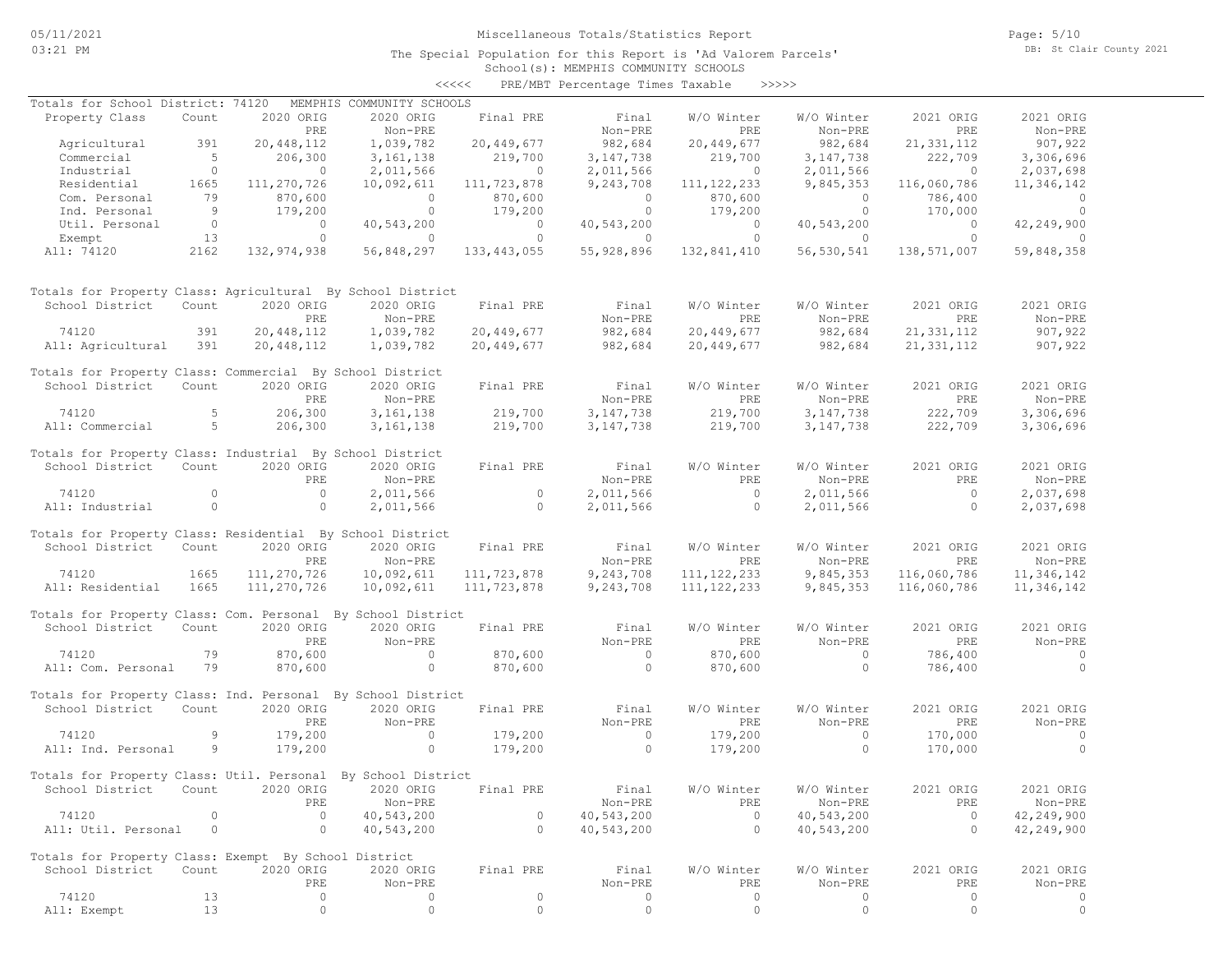05/11/2021 03:21 PM

Miscellaneous Totals/Statistics Report

The Special Population for this Report is 'Ad Valorem Parcels'

Page: 6/10 DB: St Clair County 2021

School(s): MEMPHIS COMMUNITY SCHOOLS

<<<<< PRE/MBT Percentage Times Taxable >>>>>

| Totals             | Count | 2020 ORIG<br>PRE | 2020 ORIG<br>Non-PRE | Final PRE   | Final<br>Non-PRE | Winter<br>W/O<br>PRE | W/O Winter<br>Non-PRE | 2021 ORIG<br>PRE | 2021 ORIG<br>Non-PRE |
|--------------------|-------|------------------|----------------------|-------------|------------------|----------------------|-----------------------|------------------|----------------------|
| Real               | 2,061 | 131,925,138      | 16,305,097           | 132,393,255 | 15,385,696       | 131,791,610          | 15,987,341            | 137,614,607      | 17,598,458           |
| Personal           | 88    | 1,049,800        | 40,543,200           | L,049,800   | 40,543,200       | 1,049,800            | 40,543,200            | 956,400          | 42,249,900           |
| & Personal<br>Real | 2,149 | 132,974,938      | 56,848,297           | 133,443,055 | 55,928,896       | 132,841,410          | 56,530,541            | 138,571,007      | 59,848,358           |
| Exempt             |       |                  |                      |             |                  |                      |                       |                  |                      |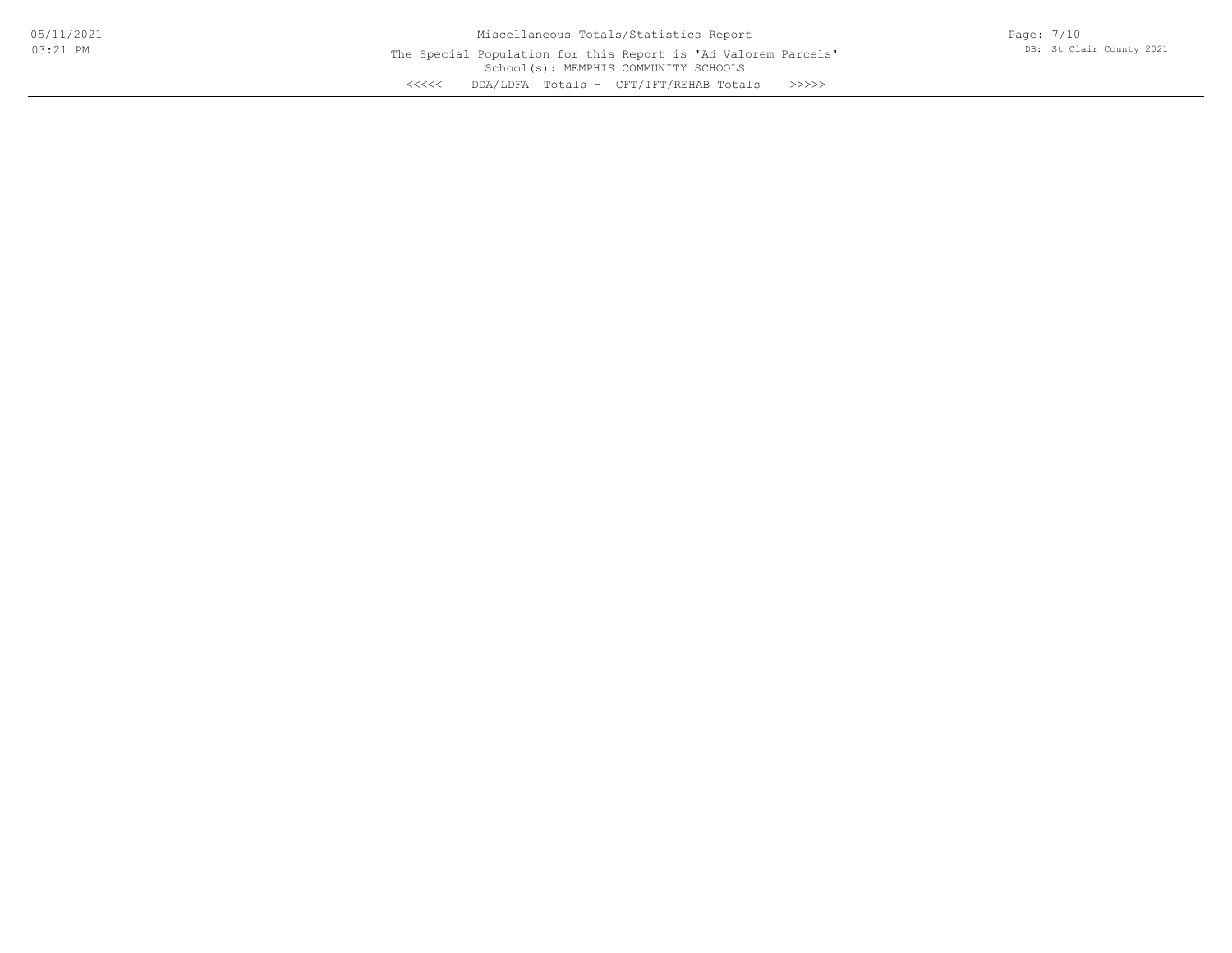#### School(s): MEMPHIS COMMUNITY SCHOOLS The Special Population for this Report is 'Ad Valorem Parcels'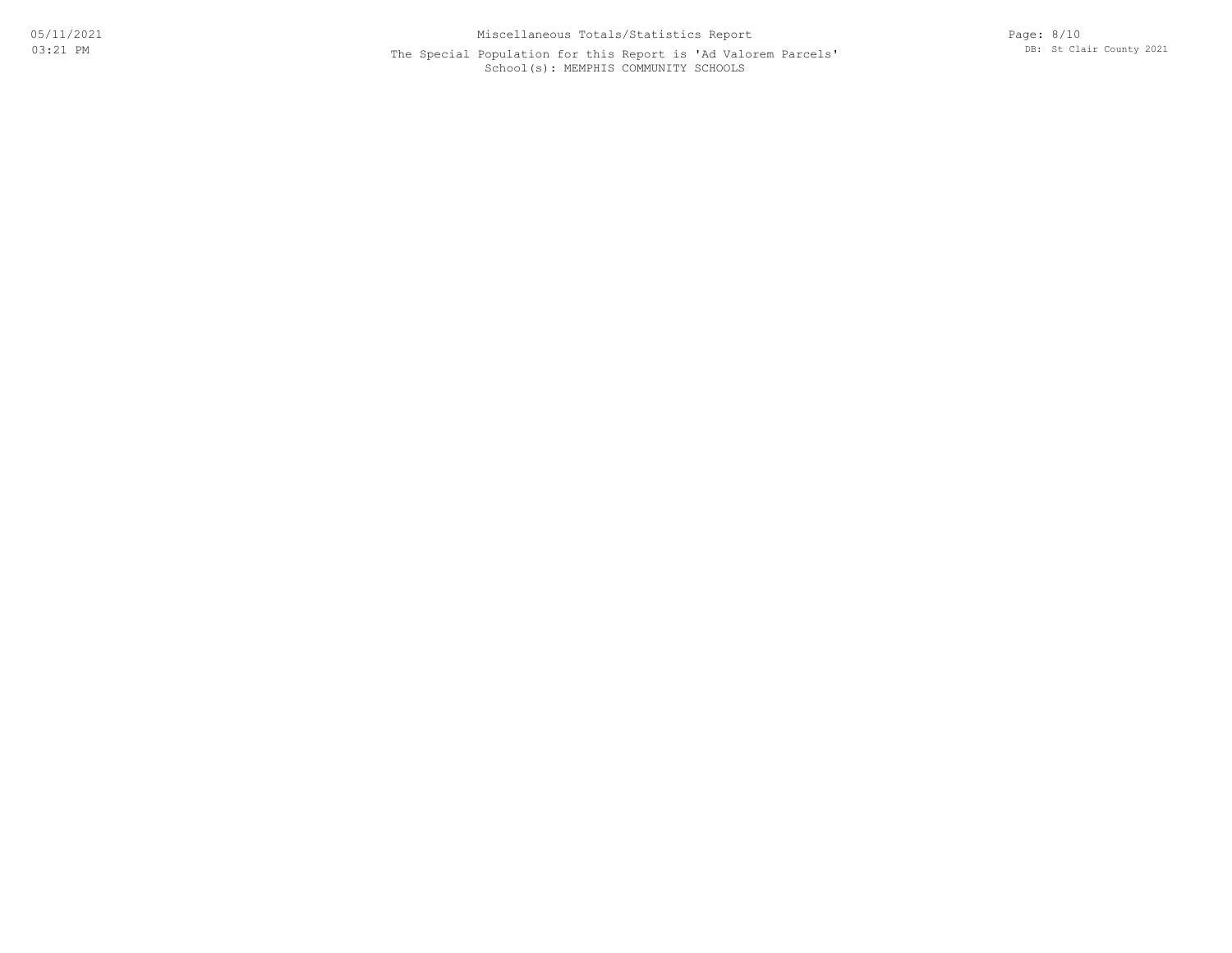<<<<< Top 20 Statistics >>>>>

| ***** Top 20 S.E.V.s<br>*****<br>31-999-0101-000 | ITC HOLDINGS TRANSMISSION                                                               | \$<br>17,977,700         |
|--------------------------------------------------|-----------------------------------------------------------------------------------------|--------------------------|
| 16-999-0080-000                                  | BLUE WATER GAS STORAGE, LLC                                                             | \$<br>10,930,000         |
| $31 - 999 - 0007 - 000$                          | DTE ELECTRIC COMPANY                                                                    | \$<br>3, 115, 400        |
| 16-999-0081-000                                  | BLUE WATER GAS STORAGE                                                                  | \$<br>2,134,700          |
| 29-999-0004-000                                  | DETROIT EDISON COMPANY                                                                  | \$<br>1,536,800          |
| 16-999-0008-250                                  | BLUE WATER GAS HOLDINGS, LLC C/O WEC                                                    | \$<br>1,446,500          |
| 31-999-0205-001                                  | BLUEWATER NATURAL GAS HOLDINGS, LLC                                                     | \$<br>1,428,600          |
| 31-999-0205-000                                  | BLUEWATER NATURAL GAS HOLDINGS, LLC                                                     | \$<br>1,167,100          |
| 29-021-4001-001                                  | GNP GROUP INC                                                                           | \$<br>944,900            |
| $31 - 999 - 0028 - 000$                          | SEMCO ENERGY INC                                                                        | \$<br>885,500            |
| 31-999-0025-000                                  | SEMCO ENERGY INC                                                                        | 534,800                  |
| 16-998-0080-000                                  | BLUE WATER GAS STORAGE, LLC                                                             | \$<br>502,900            |
| $31 - 032 - 4001 - 301$                          | FOX DENNIS CARL/KATHY TRUST                                                             | \$\$\$<br>480,600        |
| $31 - 025 - 4001 - 000$                          | PFLUEGER MICHAEL J JR                                                                   | 475,500                  |
| 29-014-4001-000                                  | SZCZOTKA JOSEPH/LUDOMIRA                                                                | 467,600                  |
| 29-022-2002-000                                  | WILLIAMSON GARY/ROSALIE                                                                 | \$<br>453,600            |
| 16-003-2001-000                                  | WINN HERITAGE FARMS LLC                                                                 | \$<br>397,400<br>\$      |
| 29-001-4006-000<br>29-025-3001-101               | TOM FOSTER REAL ESTATE<br>PETERS BROTHERS LLC                                           | 388,800<br>\$<br>368,000 |
| 29-033-2001-000                                  | HAZELTON ALAN R/LINDA JO                                                                | Ś<br>367,400             |
|                                                  |                                                                                         |                          |
|                                                  |                                                                                         |                          |
| ***** Top 20 Taxable Values *****                |                                                                                         | 17,977,700               |
| 31-999-0101-000<br>16-999-0080-000               | ITC HOLDINGS TRANSMISSION<br>BLUE WATER GAS STORAGE, LLC                                | \$<br>\$<br>10,930,000   |
| 31-999-0007-000                                  | DTE ELECTRIC COMPANY                                                                    | \$<br>3,115,400          |
| 16-999-0081-000                                  | BLUE WATER GAS STORAGE                                                                  | \$<br>2,134,700          |
| 29-999-0004-000                                  | DETROIT EDISON COMPANY                                                                  | \$<br>1,536,800          |
| 16-999-0008-250                                  | BLUE WATER GAS HOLDINGS, LLC C/O WEC                                                    | \$<br>1,446,500          |
| 31-999-0205-001                                  | BLUEWATER NATURAL GAS HOLDINGS, LLC                                                     | \$<br>1,428,600          |
| 31-999-0205-000                                  | BLUEWATER NATURAL GAS HOLDINGS, LLC                                                     | \$<br>1,167,100          |
| 31-999-0028-000                                  | SEMCO ENERGY INC                                                                        | \$<br>885,500            |
| 29-021-4001-001                                  | GNP GROUP INC                                                                           | \$<br>608,065            |
| 31-999-0025-000                                  | SEMCO ENERGY INC                                                                        | \$<br>534,800            |
| 16-998-0080-000                                  | BLUE WATER GAS STORAGE, LLC                                                             | \$<br>462,246            |
| $31 - 025 - 4001 - 000$                          | PFLUEGER MICHAEL J JR                                                                   | \$<br>377,728            |
| 29-014-4001-000<br>29-999-0020-020               | SZCZOTKA JOSEPH/LUDOMIRA<br>SEMCO ENERGY INC                                            | 330,042<br>309,600       |
| 16-003-2001-000                                  | WINN HERITAGE FARMS LLC                                                                 | $\frac{5}{2}$<br>309,105 |
| 29-034-3008-080                                  | NEWSOME JAMES                                                                           | \$<br>284,909            |
| 29-012-1002-300                                  | SHAMOU AIDEN                                                                            | \$<br>273,000            |
| 31-028-1001-000                                  | GRISKIEWICZ MARY S, GRISKIEWICZ THO                                                     | \$<br>257,184            |
| 31-017-3001-100                                  | MACIAS NICOLAS/GRACIELA                                                                 | \$<br>244,555            |
|                                                  |                                                                                         |                          |
| Top 20 Owners by Taxable Value<br>*****          | *****                                                                                   |                          |
| ITC HOLDINGS TRANSMISSION                        | 17,977,700 Taxable Value in 1 Parcel(s)<br>has                                          |                          |
| BLUE WATER GAS STORAGE, LLC                      | has 11,392,246 Taxable Value in 2 Parcel(s)                                             |                          |
| DTE ELECTRIC COMPANY                             | has $3,359,800$ Taxable Value in 3 Parcel(s)                                            |                          |
| BLUEWATER NATURAL GAS HOLDINGS, LLC has          | 2,595,700 Taxable Value in 2 Parcel(s)                                                  |                          |
| BLUE WATER GAS STORAGE                           | has<br>2,134,700 Taxable Value in 1 Parcel(s)                                           |                          |
| PETERS BROTHERS LLC                              | 1,889,688 Taxable Value in 77 Parcel(s)<br>has                                          |                          |
| SEMCO ENERGY INC<br>DETROIT EDISON COMPANY       | 1,729,900 Taxable Value in 3 Parcel(s)<br>has                                           |                          |
| BLUE WATER GAS HOLDINGS, LLC C/O WEC has         | 1,536,800 Taxable Value in 1 Parcel(s)<br>has<br>1,446,500 Taxable Value in 1 Parcel(s) |                          |
| WINN HERITAGE FARMS LLC                          | 784,366 Taxable Value in 9 Parcel(s)<br>has                                             |                          |
| GNP GROUP INC                                    | 741,194 Taxable Value in 3 Parcel(s)<br>has                                             |                          |
| PFLUEGER MICHAEL J JR                            | 425,780 Taxable Value in 8 Parcel(s)<br>has                                             |                          |
| INTERNATIONAL TRANSMISSION                       | 399,367 Taxable Value in 5 Parcel(s)<br>has                                             |                          |